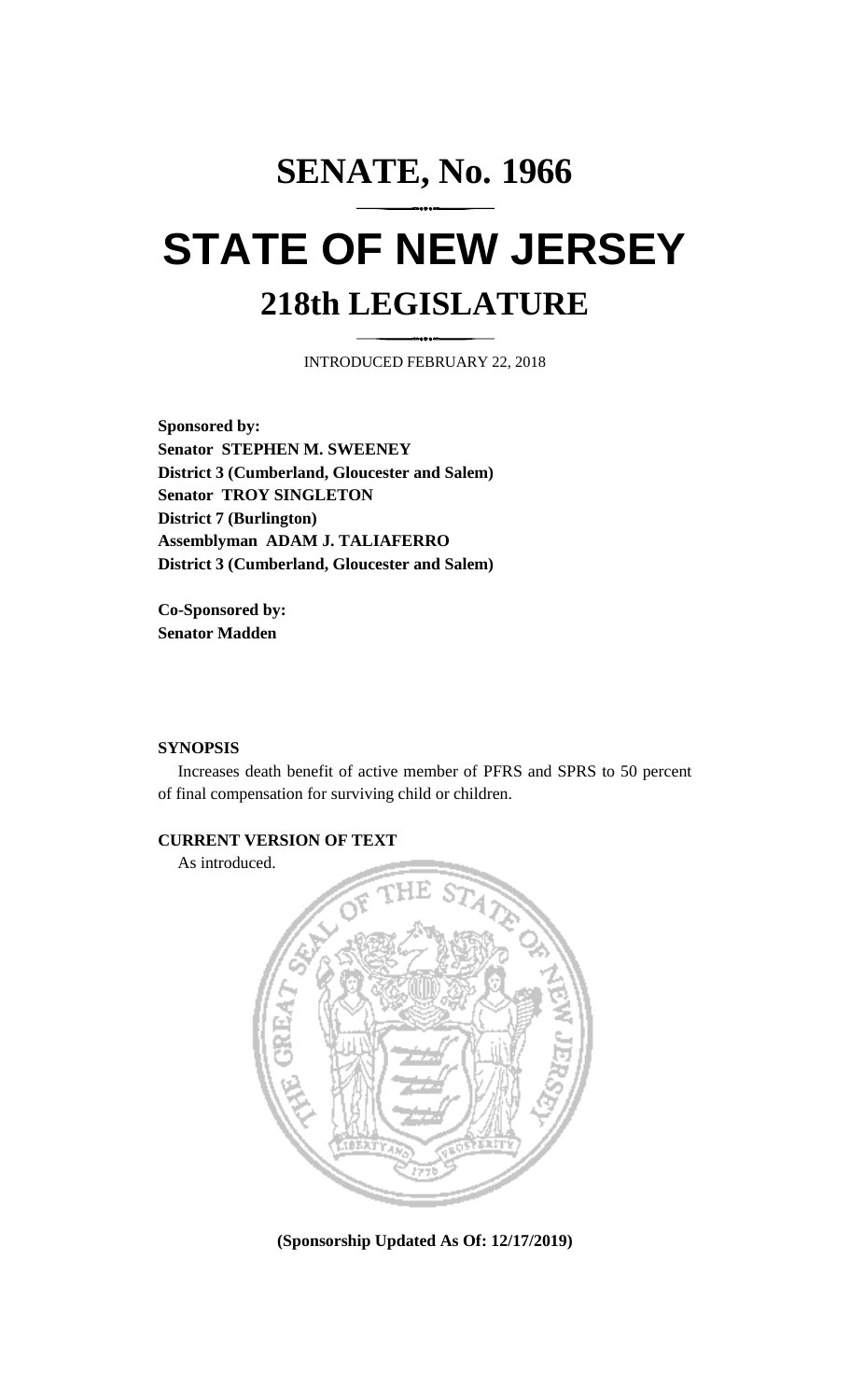**AN ACT** concerning the death benefit of a member in active service of the Police and Firemen's Retirement System and State Police Retirement System, and amending and supplementing P.L.1944, c.255 and P.L.1965, c.89. **BE IT ENACTED** *by the Senate and General Assembly of the State of New Jersey:* 1. Section 9 of P.L.1944, c.255 (C.43:16A-9) is amended to read as follows: 9. (1) Upon the receipt of proper proof of the death of a member in active service on account of which no accidental death benefit is payable under section 10 there shall be paid to such member's widow or widower a pension of 50% of final compensation for the use of himself or herself and children of the deceased member, to continue during his or her widowhood; if there is no surviving widow or widower or in the case the widow or widower dies or remarries, **[**20%**]** 50% of final compensation **[**will**]** shall be payable to one surviving child **[**, 35% of final compensation to two surviving children in equal shares and**]** or, if there **[**be three**]** are two or more children, 50% of final compensation **[**will**]** shall be payable to such children in equal shares. In the event of death occurring in the first year of creditable service, the benefits, payable pursuant to this subsection, shall be computed at the annual rate of compensation. If there is no widow or widower or child, 25% of final compensation will be payable to one surviving parent or 40% of final compensation will be payable to two surviving parents in equal shares. (2) If there is no widow or widower, child or parent, there shall be paid to any other beneficiary of the deceased member his or her aggregate contributions at the time of death. (3) In no case shall the death benefit provided in subsection (1) be less than that provided under subsection (2). (4) In addition to the foregoing benefits payable under subsection (1) or (2), there shall also be paid in one sum to the member's beneficiary, an amount equal to 3 1/2 times final compensation. (5) a. For the purposes of this section and **[**section 10 (5)**]** paragraph (5) of section 10 of P.L.1944, c.255 (C.43:16A-10), a member of the Police and Firemen's Retirement System shall be deemed to be an active member for a period of no more than 93 days while on official leave of absence without pay when such leave is due to any reason other than illness, and for a period of not

**EXPLANATION – Matter enclosed in bold-faced brackets [thus] in the above bill is not enacted and is intended to be omitted in the law.**

**Matter underlined thus is new matter.**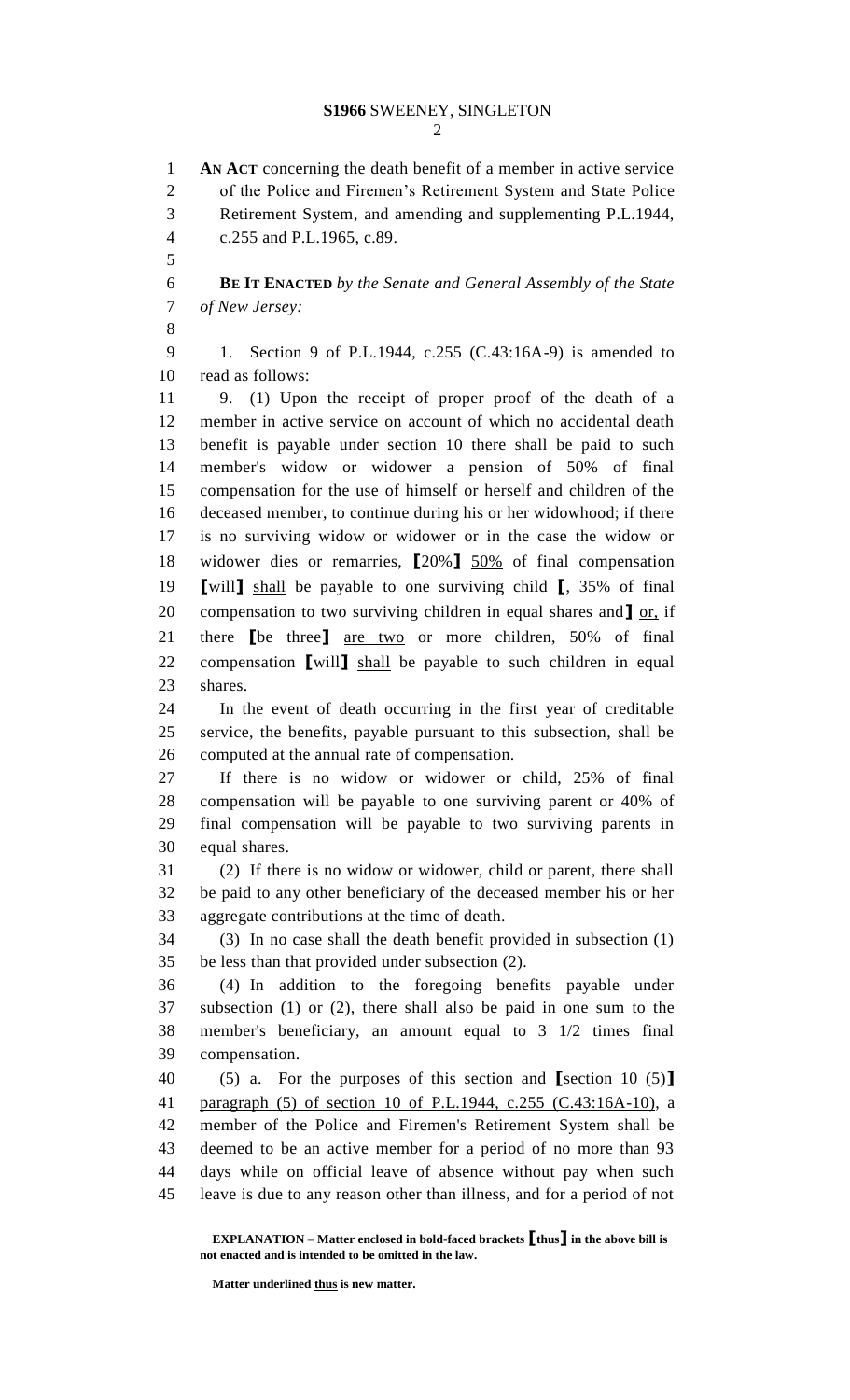# **S1966** SWEENEY, SINGLETON

 more than one year in the event of an official leave (a) due to the member's maternity, or (b) to fulfill a residency requirement for an advanced degree, or (c) as a full-time student at an institution of higher education, and (1) while he is disabled due to sickness or injury arising out of or in the course of his employment as a member to whom this act applies, is not engaged in any gainful occupation, and is receiving or entitled to receive periodic benefits (including any commutation of, or substitute for, such benefits) for loss of time on account of such disability under or by reason of workmen's compensation law, occupational disease law or similar legislation and has not retired or terminated his membership; or (2) for a period of no more than two years while on official leave of absence without pay if satisfactory evidence is presented to the retirement system that such leave of absence without pay is due to the member's personal illness other than an illness to which (1) above applies.

 b. If a member dies within 30 days after the date of retirement or the date of board approval, whichever is later, a death benefit shall be payable only if he is deemed to be an active member in accordance with this section; provided, however, a member applying for disability benefits shall be deemed an active member if he was covered by the death benefit provisions of the act at the termination of employment, filed the application for disability retirement with the retirement system within 30 days following such termination of employment and dies within 30 days after the date of retirement or the date of board approval, whichever is later. If a member files an application for disability retirement while in service and otherwise meets the requirements for disability retirement, but dies before the retirement takes effect, the retirement shall be considered effective.

(cf: P.L.1999, c.428, s.5)

 2. Section 12 of P.L.1965, c.89 (C.53:5A-12) is amended to read as follows:

 12. a. Upon the receipt of proper proofs of the death in active service of a member of the retirement system on account of which no accidental death benefit is payable, there shall be paid to the surviving spouse a pension of 50% of final compensation for the use of that spouse and children of the deceased, to continue for so long as the person qualifies as a "surviving spouse" for the purposes of this act; if there is no surviving spouse or in case the spouse dies or remarries, **[**20%**]** 50% of final compensation **[**will**]** shall be payable to one surviving child **[**, 35% of final compensation to two surviving children in equal shares and**]** or, if there **[**be three**]** are two or more children, 50% of final compensation **[**will**]** shall be payable to such children in equal shares.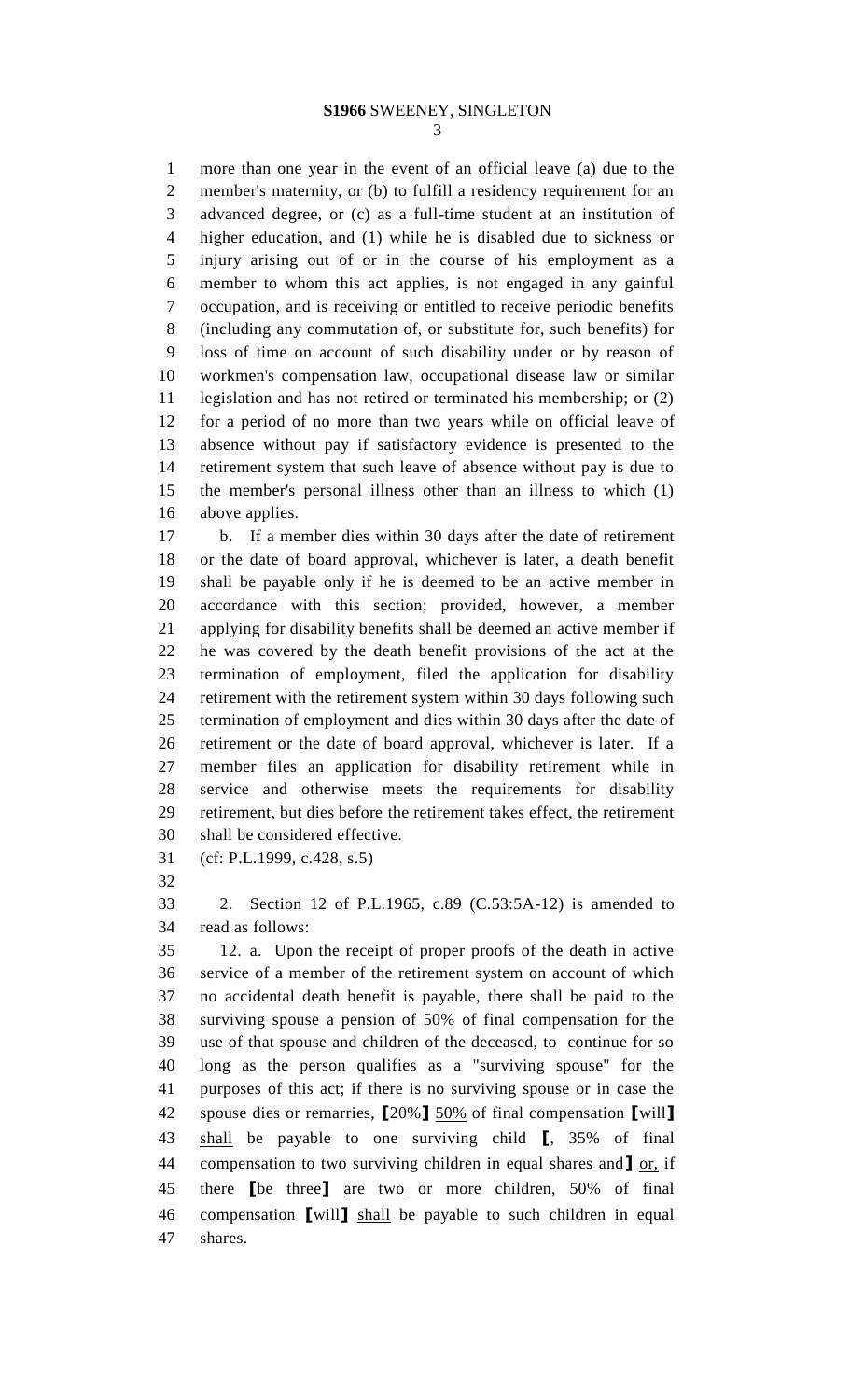## **S1966** SWEENEY, SINGLETON

 In the event of death occurring in the first year of creditable service, the benefits, payable pursuant to this subsection, shall be computed at the annual rate of compensation.

 If there is no surviving spouse or child, 25% of final compensation will be payable to one surviving parent or 40% of final compensation will be payable to two surviving parents in equal shares.

 b. If there is no surviving spouse, child or parent, there shall be paid to any other beneficiary of the deceased member his aggregate contributions at the time of death.

 c. In no case shall the death benefit provided in subsection a. be less than that provided under subsection b.

 d. In addition to the foregoing benefits payable under subsection a. or b., there shall also be paid in one sum to the member's beneficiary, an amount equal to 3 1/2 times final compensation.

e. (Deleted by amendment. P.L. 1971, c. 181.)

f. (Deleted by amendment. P.L. 1971, c. 181.)

(cf: P.L.1985, c.355, s.2)

 3. (New section) The adjustment in the benefit to a surviving child or children made pursuant to the amendment of section 9 of P.L.1944, c.255 (C.43:16A-9) by P.L. , c. (pending before the Legislature as this bill) shall apply to a benefit entitlement initially granted on or after January 1, 2017, and, if granted on or after that 26 date but before the effective date of P.L., c. (pending before the Legislature as this bill), still in effect on that effective date. The adjustment in the benefit to a surviving child or children pursuant to the amendment of section 9 of P.L.1944, c.255 (C.43:16A-9) by P.L. , c. (pending before the Legislature as this bill) shall apply only for benefit payments made after the effective date of P.L. , c. (pending before the Legislature as this bill). No surviving child of a deceased member of the retirement system shall be granted a retroactive payment based upon the difference between the benefit the person would have received if the adjustment made pursuant to the amendment of section 9 of P.L.1944, c.255 (C.43:16A-9) by P.L. , c. (pending before the Legislature as this bill) had been applicable at the date of entitlement and the benefit that the surviving child has received from the date of entitlement to the effective date of P.L. , c. (pending before the Legislature as this bill).

 4. (New section) The adjustment in the benefit to a surviving child or children made pursuant to the amendment of section 12 of P.L.1965, c.89 (C.53:5A-12) by P.L. , c. (pending before the Legislature as this bill) shall apply to a benefit entitlement initially granted on or after January 1, 2017, and, if granted on or after that date but before the effective date of P.L. , c. (pending before the